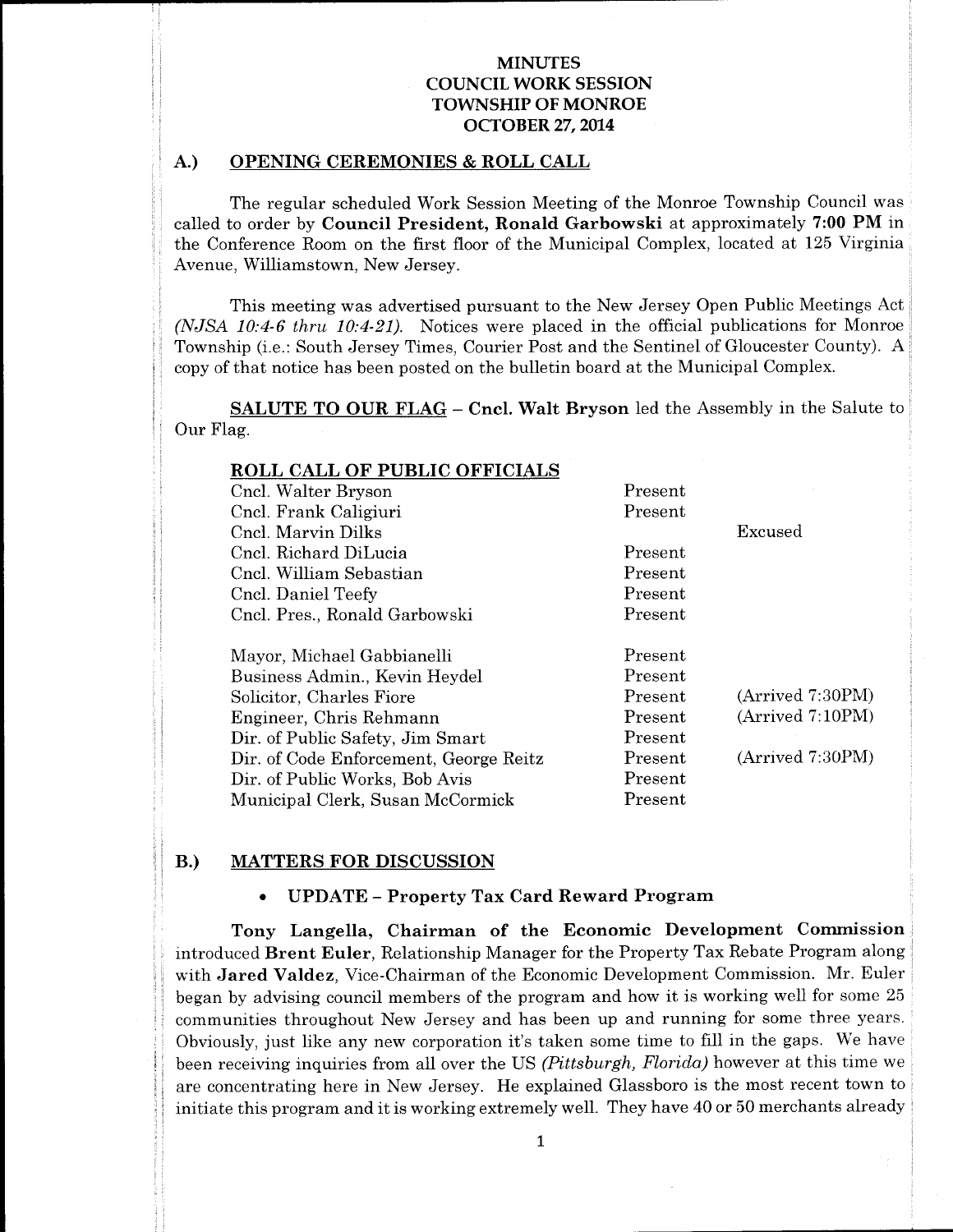# B.) MATTERS FOR DISCUSSION (cont'd)

in the program. Voorhees Township has the longest running program in the area and has had the program for approximately one year. Mr. Euler noted some participants are getting back upwards of\$ 1, 500. <sup>00</sup> to \$2, 000.00 on the high end, on the low end, obviously if the card is not being used, they are getting very little to nothing at all. He noted it takes the burden off of the council's back with the number one problem in New Jersey, that being real estate taxes. If this program can relieve some pressure, that helps the township. As far as the merchants are concerned it helps them also. In Voorhees we have some merchants who are seeing <sup>a</sup> 30% increase solely in their sales due to our program. It is also good for the tax payers as some of them are getting back hundreds, if not thousands for those residents who own property within the township and we can give <sup>a</sup> credit to. He then spoke on the residents who rent and decide to go along with the program or teachers and policemen who may work in Monroe and live out of town they may be entitled to a card and in lieu of a tax credit we send back <sup>a</sup> check at the end of the year. If any of the council members will be attending the NJLOM we invite you to visit our booth down there we will probably have more people at our booth than any other booth as there isn't any town that doesn't want to be in the program. Mr. Euler went on to speak of the many merits of the program. He suggested that council go along with the program as there is no down side to it.

Tony Langella advised that council has already approved the tax card program what we have to get in an investor. He explained the system that came out originally was a credit card type of system however it had some glitches. They are now coming out with <sup>a</sup> second system that will be available at <sup>a</sup> relatively reasonable charge. You would buy <sup>a</sup> scanner  $$30.00$$  and this along with the tax card and some type of key fob where you run it through the scanner would be the process. There are no monthly costs involved just the price of the scanner which is purchased by the merchants. Mr. Langella then noted they would like to wait until after the election and see who the new mayor may be to see what his position is as far business is concerned. Also, we need a sponsor when TD Bank was approached they sort of shot us down. He noted Investor's Bank supported/sponsored the card program in Glassboro and Republic Bank sponsors the cards in Voorhees adding that they have done extremely well with this program. He noted some merchants offer anywhere from 5% to 15%, the object being that it increases business in the town and reduces taxes. Mr. Langella again stressed the need for a sponsor.

Cncl. Caligiuri questioned just how the system works as it relates to the quarterly payment of taxes. Mr. Euler explained once <sup>a</sup> sale is made it goes into our system and the customer is always able to access on line just how much tax is coming back, normally in most towns, the information that we have is sent to the tax collector office at the end of the second quarter and it is actually applied to the  $3<sup>rd</sup>$  quarter taxes. Cncl. Calgiuri was curious on just how the resident actually finds out what their tax bill is. It is only applied, in most towns, one time with the 3<sup>rd</sup> quarter taxes. Business Administrator, Kevin Heydel explained it would automatically show up on your tax bill as <sup>a</sup> reduction, it is the same thing where the homestead credit shows up and it credits your 3<sup>rd</sup> quarter taxes, so it would be automatic. Again, he stressed it will be included as <sup>a</sup> reduction as it will be applied at the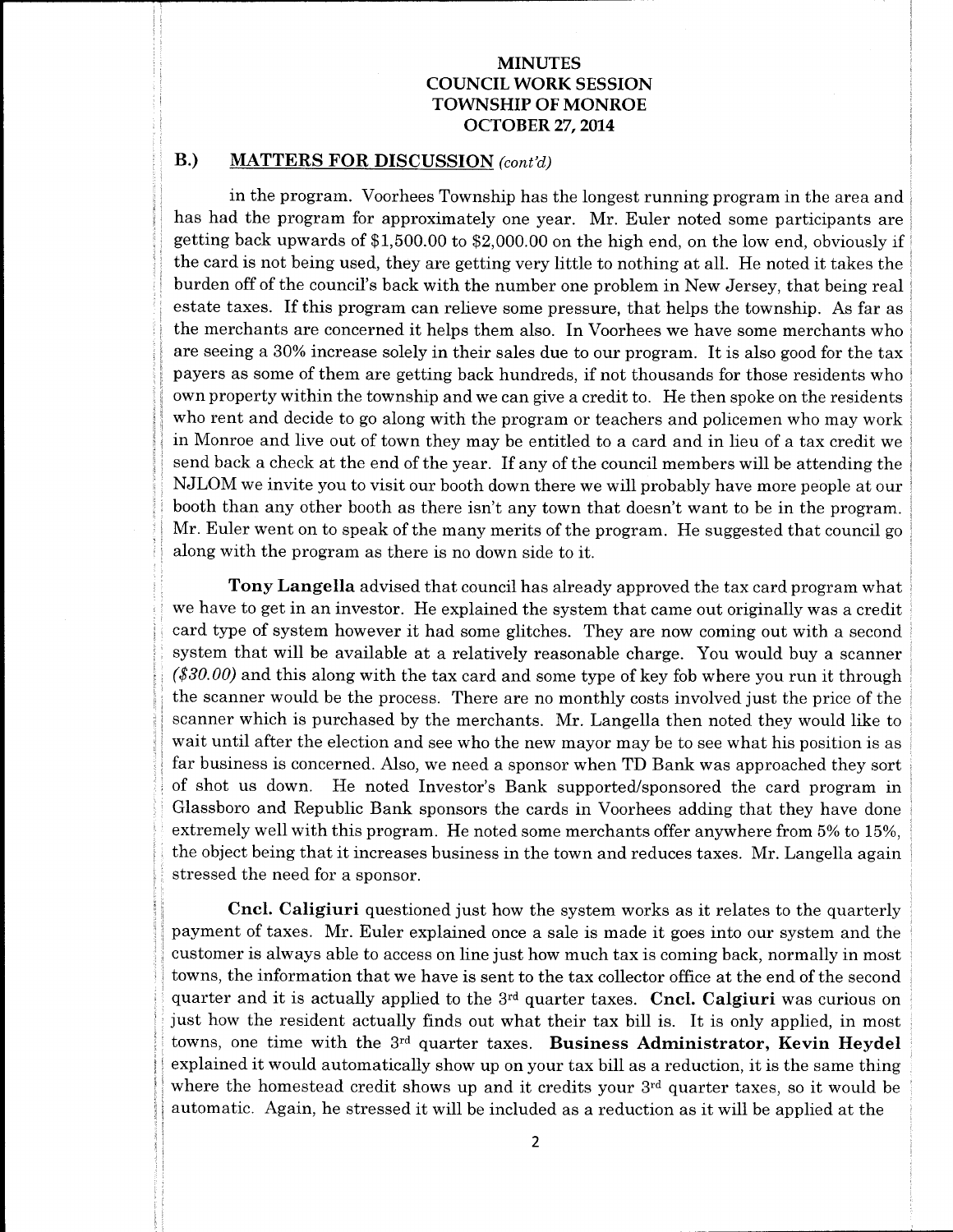# B.) MATTERS FOR DISCUSSION (cont'd)

end of the 2nd quarter before the 3rd quarter bills. Mr. Langellla presented <sup>a</sup> scenario and explained how the credit/discount is applied with 75% going toward property taxes and 25% going toward administrative costs associated with the tax card program, indicating the township is completely out of the picture, they do all of the accounting ( $according\ to\ a$ representative from Voorhees the township offices are not involved with the process, they do nothing). Mr. Euler did explain with the exception of the tax office as they receive the information at the end of the  $2^{\text{nd}}$  quarter.  $\,$  Mr. Heydel noted basically you are taking a file and importing it into the system which updates the tax collection system which reduces the 3rd quarter payment and that is it.

Cncl. Sebastian questioned how many vendors do you need to initiate the program and how far have you gotten in securing potential vendors. Mr. Langella noted we presented this program to the Businessman's Association and they all showed interest as well as the Rotary Club members who also want to get into the program. Mr. Euler advised that 25 is a good number to start with. Mr. Langella added we have 500 businesses in our town, where they are he did not know as many people work out of their homes but if we could get 25-30 to start the program will take off. Mr. Langella stressed the one single main thing still needed is an INVESTOR who will put up \$10,000.00 to purchase the cards, adding their name will on the card, and they would get back the glamour by becoming the sponsor. Questions were posed on various items such as: scanner equipment that will be used, how the program could be set up, fees involved  $(i f any)$ , etc. Mr. Langella then referred to a feasibility study that was conducted many years ago and how he questioned the person  $(Getz)$  who prepared the study on just how much money is spent outside of our town. The result he got back was 35, 000.00 per household. He then spoke of displaying signs throughout the township noting the merchants that participate ("Buy Monroe"). He felt this help business greatly. Mr. Euler then noted if council did have any questions that they should contact Freeholder, Heather Simmons who is involved with this program in Glassboro.

Cncl. Teefy questioned if any data existed to show us the difference in taxes and how much they have gotten off over a period of time in Voorhees and other towns that are participating. Mr. Euler explained that everything is on-line so if you go to www.propertytaxcard.com it will give you all that information. Cncl. Teefy then questioned how much the property tax card program took out of the cut. It was noted that 25% is taken out for administrative purposes no matter what the percentage. Mr. Euler noted, the resident only sees the amount that they get. Cncl. Teefy noted if you tell me the percentage is 10% I am going to look at my tax bill and out of  $$1,000.00$  I would only be getting  $$75.00$ not the \$100.00. Mr. Euler noted that was a good point and what happens is that the customer only sees the \$75.00 figure when they go on-line however at the bottom there is a disclaimer that says there are some additional fees for the administration of the program. Cncl. Teefy felt that should be brought to the attention of the residents as he is hearing there is interest in the program. Mr. Euler added that currently we are getting 10 to 15 calls a week from this township questioning when the program is due to begin. Mr. Langella noted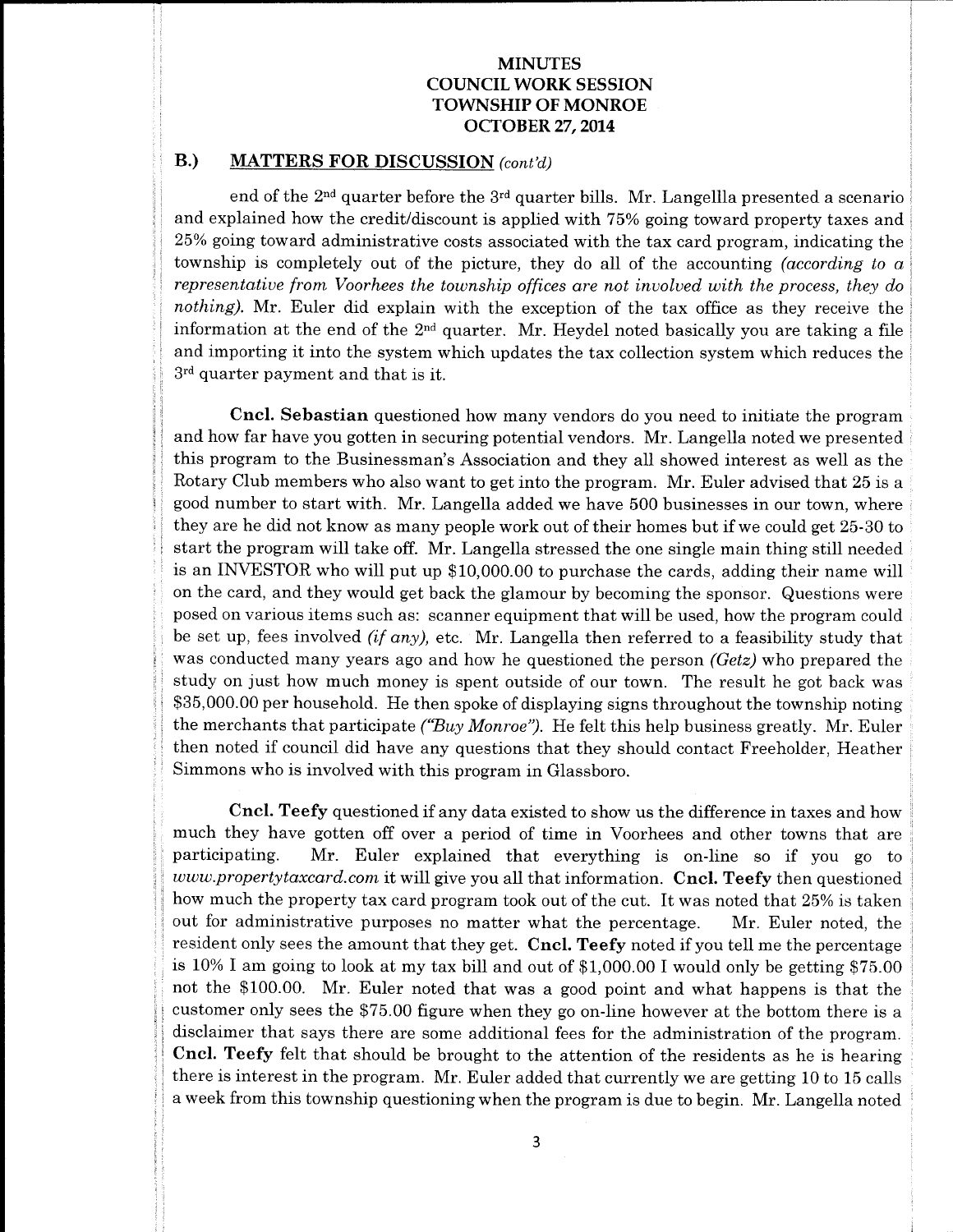# B.) MATTERS FOR DISCUSSION (cont'd)

we would like to acquire 10,000 cards and thought rather than going through the mail perhaps he would have a shindig at his place where people could come in and pick up a card. Mr. Euler then explained it would be run just like in <sup>a</sup> supermarket where you don't even have to carry the card the information can be accessed with your phone number.

Cncl. DiLucia spoke and as he understood what was being presented is that we are in need of someone to sponsor the purchase of the cards. He questioned if it was possible or even feasible to get several sponsors to split the cost. Mr. Euler explained we have been thinking that way. Mr. Langella noted he spoke with Carmine de Falco, the originator of the program, regarding this and yes this is possible, but he thought we could have as many as three sponsors, for example if the first investor were to give  $$5,000.00$  then 2 possible investors could each give \$2,500.00 that would work. Cncl. DiLucia noted with a program that seems like it would be very good we shouldn't let <sup>a</sup> barrier of one sponsor hold this whole thing up. Mr. Euler spoke on another by product of this program that being it induces more business so any vacant properties you may have this may bring in more people with interest in those properties, to start <sup>a</sup> new business. Cncl. DiLucia questioned what benefit <sup>a</sup> bank would derive from being <sup>a</sup> sponsor of this program. Mr. Euler spoke again on Voorhees (Republic Bank) and how that bank has derived approximately \$25,000 to \$30,000 worth of free advertising, the bank is noted not only on the back of each card but on all the signage throughout the town. There was much discussion on added incentives that could be put into place to entice a bank to be part of this program. Mr. Langella urged council members to reach out to Susquehanna Bank as the township does a lot of business with them. Cncl. Teefy questioned the fee associated with the vendor who chooses to participate, it is a one-time or annual fee. Mr. Euler noted this is <sup>a</sup> one-time fee, as the card will be good for some twenty years we ask for no money after the initial \$10,000.00. Cncl. Caligiuri questioned what would happen if someone loses their card. Mr. Langella responded we are planning on getting 10,000 cards at \$1.00 each, he is looking at only giving out 7500 and holding 2500 because people will lose their card. Cncl. Teefy then questioned the information that is driven by this program dealing with shopping habits, etc. and where exactly does that go. Mr. Euler explained it is private information and all highly regulated as well as safety driven for both the consumer and the town. Mr. Langella thanked council for their time and for the opportunity to make the presentation.

# C.) PUBLIC PORTION

Cncl. Bryson made <sup>a</sup> motion to open the Public Portion. The motion was seconded by Cncl. Sebastian and unanimously approved by all members of Council in attendance. With no one wishing to speak Cncl. Sebastian made a motion to close Public Portion. The motion was seconded by Cncl. Teefy and unanimously approved by all members of Council in attendance.

D.) NEW BUSINESS— None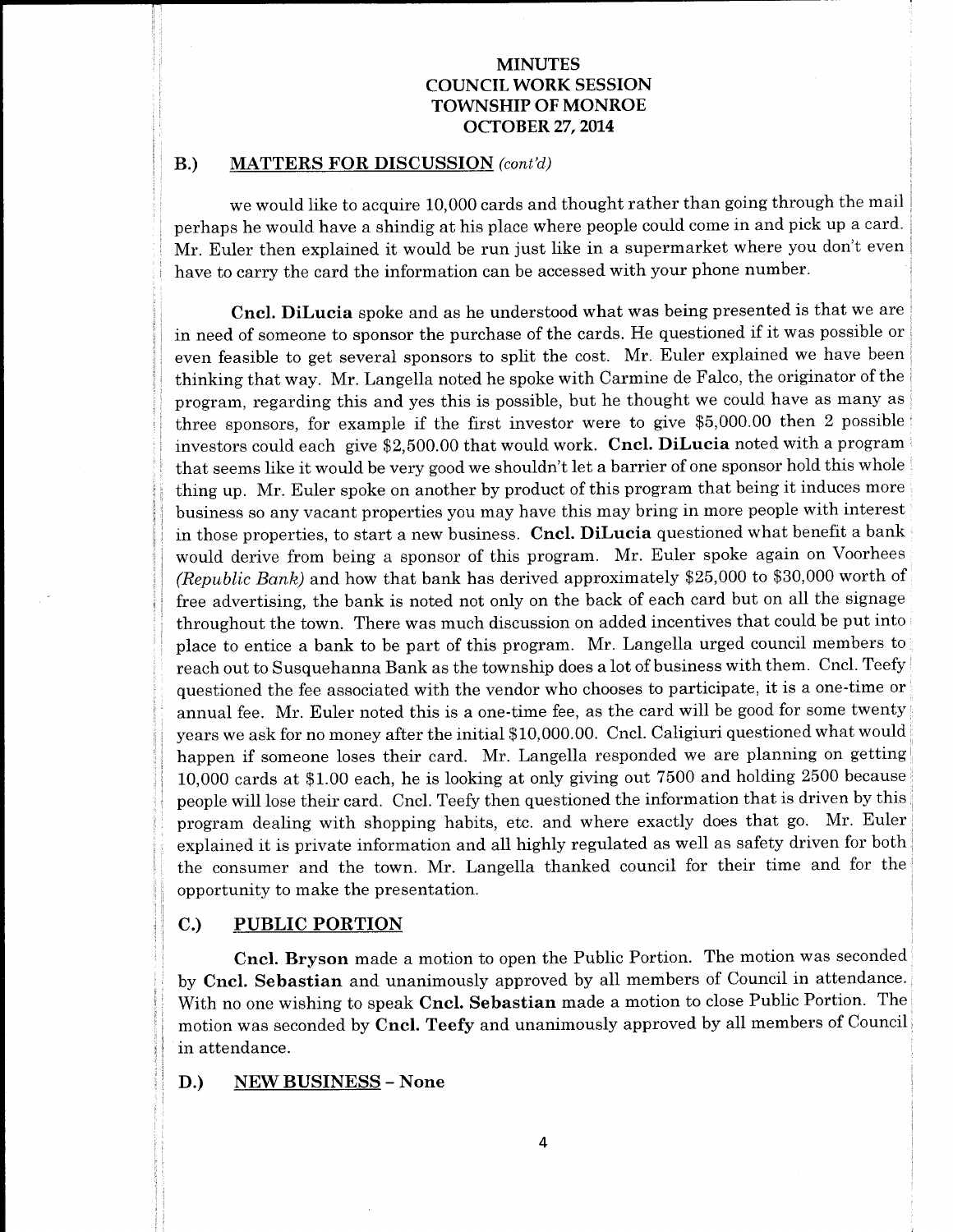#### E.) OLD BUSINESS— None

# F.) COMMITTEE REPORTS

Cncl. Walt Bryson advised a public safety committee meeting (Bryson, Caligiuri, Teefy) was held on Thursday, October  $23<sup>rd</sup>$ . The purpose of the meeting was to address concerns relative to the purchase of a rescue truck. All interested parties (Fire Companies, EMS) were included as well as discussion on the economic impact of purchasing the truck. Mr. Bryson noted that as a result of the meeting what we (public safety committee) decided to do was to recommend to council members that we don't take action on the present ordinance (0:20-2014 An Ordinance of the Township of Monroe Appropriating a Sum Not to Exceed \$525,000.00 for the Purchase of a 2014 Pierce Rescue Vehicle) which is scheduled for  $2<sup>nd</sup>$  reading at the regular council meeting and we delay this process until other things are investigated. The ordinance in its current form is incorrect it should have been prepared as a Bond Ordinance but bottom line is we wanted to investigate a couple of other alternatives. One of those being the possible purchase of a truck from another township at a very reasonable cost. Cncl. Teefy advised we were looking at an independent 3rd party study and have someone from the administrative side come in and oversee the project to make sure it is the proper vehicle for us and to make sure the cost is kept as low as possible. He felt this was a decision for 2015 with the new mayor and council.

Cncl. Sebastian, Ordinance Chairman noted he was informed through the solicitor that Ordinance  $O:20-2014$  (as referenced above) in regard to purchasing a rescue truck is not in the proper format.

Solicitor Fiore indicated that was correct and he noted after checking with bond counsel and speaking with Mr. Heydel before it was even put on the agenda, I tentatively agreed, it would have had to eventually been <sup>a</sup> bond ordinance. It was originally thought that there was going to be cash flow available for a down payment because of the fact there was not it generated the need to have the bond ordinance in the format required under the bond law, it was not in that format initially. Cncl. Sebastian questioned as Ordinance Chair could he just remove 0:20-2014 from the agenda. Solicitor Fiore instructed you do not have to vote it down, just remove it from the agenda. It just simply had to appear on the agenda as it was advertised for  $2^{\text{nd}}$  reading.  $\,$  Cncl. Sebastian will announce at the regular council meeting that this ordinance was removed from the agenda. Cncl. Sebastian then referred to the mention of <sup>a</sup> rescue truck being for sale from Logan Township adding it was the same truck the we have (same front, same back, same everything) and his question was, why are they getting rid of it? Cncl. Teefy responded they were looking to consolidate their services and go to like <sup>a</sup> rescue pumper type thing and use those types of multi-purpose vehicles now. Cncl. Sebastian questioned and not have a heavy rescue? Cncl. Teefy noted the heavy rescue would be done by something else but heavy rescue can be done by a multi-purpose vehicle also. Cncl. DiLucia requested on what the 3rd party study on our public safety vehicles would include, will they be looking at all the apparatus in both fire and rescue. He requested clarification on this and he thought it was noted they would just look at the rescue. Cncl. Teefy advised it would be for someone to come in and take <sup>a</sup> look at all of our public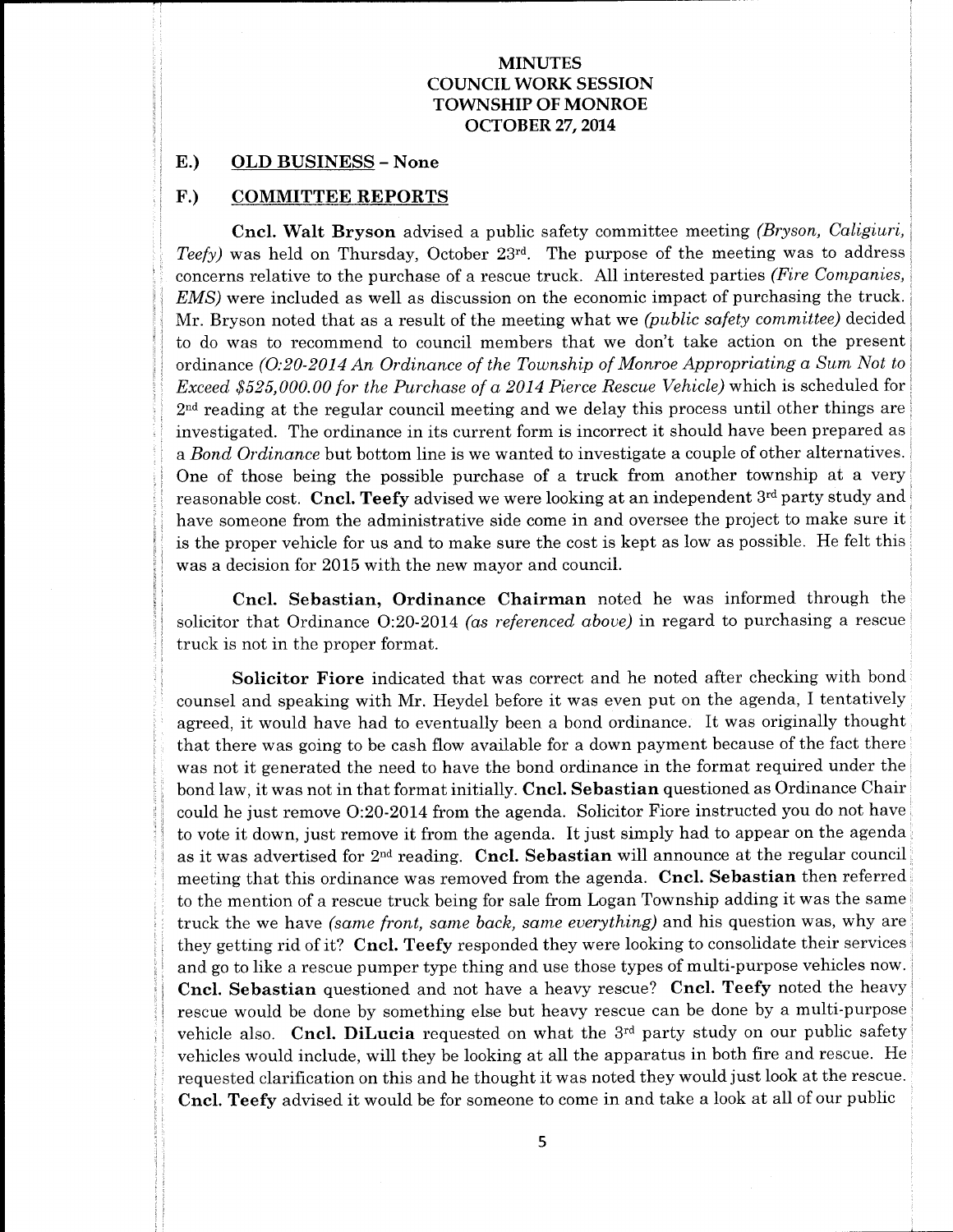# F.) COMMITTEE REPORTS (cont'd)

safety equipment. Cncl. DiLucia felt this was the best thing to do because then we know if we have enough equipment presently to do the job and if we don't this will give us (at least) an expert's opinion. Cncl. Teefy added and we may also have some duplicate extra equipment that we can sell.

Cncl. Teefy requested Council President to re-open the Public Portion of the meeting as a gentleman, who was not familiar with the process had just arrived and he wished to speak to council. Cncl. Pres., Garbowski approved this and asked for <sup>a</sup> motion to re-open the Public Portion.

Cncl. Teefy made a motion to re-open the Public Portion of the council work session. The motion was seconded by Cncl. Caligiuri and was unanimously approved by all members of council in attendance.

# PUBLIC PORTION (re-convened)

James Parker – approached council indicating he has been a resident of the township for the past fifteen years and his biggest concern is with the crime wave that is in the area, especially in the area where he lives on Library Street. He referred to <sup>a</sup> murder that took place about a year and half ago and since that time there has been a lot of chaos, violence, drinking and drugs. In <sup>a</sup> three block radius it is terrible and it is getting worse by the day and he sees this on a daily basis. Mr. Parker was hoping with a new administration coming in, that some of this stuff could be addressed because it is getting bad especially with the Grand Theatre there and I know <sup>a</sup> lot of those people don't feel safe getting out of their cars because there are a lot of drug addicts walking and all kinds of things can happen. He noted he was just putting this out there before something serious happens. Cncl. Teefy responded to this saying one of the concerns here is that back  $10-12$  years ago we had seventy (70) police officers with special task forces that could go around and were able to walk Main Street. Over <sup>a</sup> period of time, with the economic conditions our police force was down to 56-58 people. Today we are at 62 police officers and max at 68. Cncl. Teefy noted that last year council put on 4 new officers and are looking at adding 4 more next year and the direction *(for him)* is to put some people on the street, with patrols on Main Street where they are not just driving by but walking by and becoming part of the community. Mayor Gabbianelli spoke of the efforts the police force is taking with cameras, etc. There was discussion as to what type of things are taking place in the area and what options are available to our police. Cncl. Teefy felt it takes <sup>a</sup> community and the police working together and sharing information, getting boots on the ground and letting them know we are there. Mr. Parker noted that he strongly believes that the community needs to be getting involved. He, personally talks to many people throughout Williamstown and his thing is the community has to get involved a lot of people want to say <sup>a</sup> lot of things but when it is time to step up to the plate, don't step back. There are lot of out-of-towners coming here, standing with some friends and next thing you know they are setting up shop. A lot of them are violent, carrying guns and they want to get confrontational so they can act out. Mr. Parker continued, he has <sup>a</sup> lot of dealings, especially in the building where he lives because he is running into a lot of people under the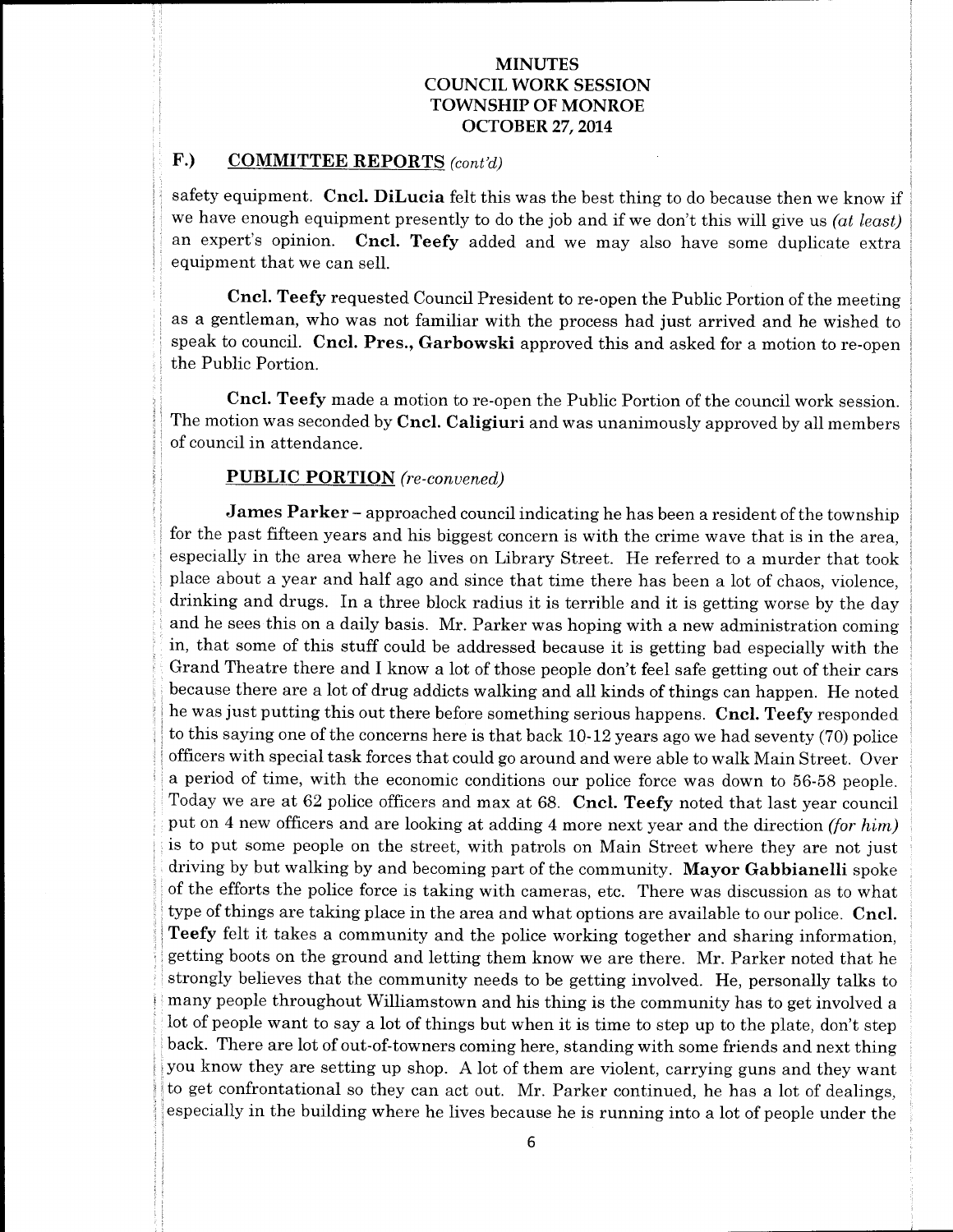influence of drugs and alcohol. He spoke with <sup>a</sup> few officers and interact with them to let them know exactly what is going on, it is crazy and I told them I not going to let anybody hurt me, I will protect myself. The Mayor spoke on some of the problems along Main Street primarily in a one block radius and a few homes along Washington Avenue.

Cncl. Sebastian made a motion to close the Public Portion. The motion was seconded by Cncl. Caligiuri and was unanimously approved by all members of council in attendance.

## COMMITTEE REPORTS (cont'd)

Cncl. Pres., Garbowski reported on the Redevelopment Committee advising that Mr. Kernan suggested we put <sup>a</sup> resolution together to basically kill the redevelopment zone at the old Acme. Cncl. Caligiuri then noted the recommendation was to eliminate, actually we ought to make a recommendation to the Planning Board to eliminate the overlay, which is the plan but not eliminate the redevelopment zone so we establish that the area is in need of redevelopment but we do not have a specific plan in place. The reason for that is the specific plan we have includes some residential, some commercial and the Pinelands said that if you want to make it all commercial you got to relocate the residential zone, or else. So, if we eliminate the plan the underlying zoning takes precedence which was all commercial. If someone wanted to develop that area, they wanted to say put some residential in they could come to the Planning Board and ask for <sup>a</sup> variance. That would enable us flexibility. It would take <sup>a</sup> letter from the Solicitor to the Planning Board. Mr. Fiore noted it would also require <sup>a</sup> resolution be prepared for the next meeting. Cncl. Pres., Garbowski stressed this is only for the Acme side. Cncl. Bryson then questioned if <sup>a</sup> resolution or ordinance was required. The Solicitor advised you need to a look at that and understand under the redevelopment law it would take <sup>a</sup> recommendation from the governing body to the Planning Board who then undertakes a study even though their study may be to delete that portion of the redevelopment plan it still requires formal action and he needs to see if it requires <sup>a</sup> resolution or ordinance. It does require formal action and <sup>a</sup> vote.

# G.) QUESTIONS REGARDING RESOLUTIONS SCHEDULED - 10/27/14

**Engineer, Chris Rehmann** spoke with regard to Resolution R:180-2014 Authorizing Installation of an Automated Trail Use Counter on the Pedestrian and Bicycle Path Within the Township of Monroe, County of Gloucester). He explained this is being done through the expense of the DVRPC and he urged council's approval on this. We are requesting, through Mr. Heydel, certain items of revenue to be added to the budget, they are the Community Development Block Grant in the amount of \$50,000.00 and we would like to use this to supplement the \$200,000.00 we have from the NJDOT to pave the next portion of Winslow Road. Also, Resolution R:186-2014 (Resolution Requesting Approval of Items of Revenue and Appropriation NJSA 40A:4-87 Multi-Modal Transportation System Master Plan (TCDI). He explained again through the expense of the DVRPC in the amount of \$85,000.00 to allow us to do a bike and pedestrian master plan. What we would like to be able to do with that is hide within the evaluation all of the municipal streets in the township to give you <sup>a</sup> condition rating so that we can get out of this, not only a bike path and pedestrian path, but also <sup>a</sup> five-year capital plan for paving. It is not part of what you can get money for directly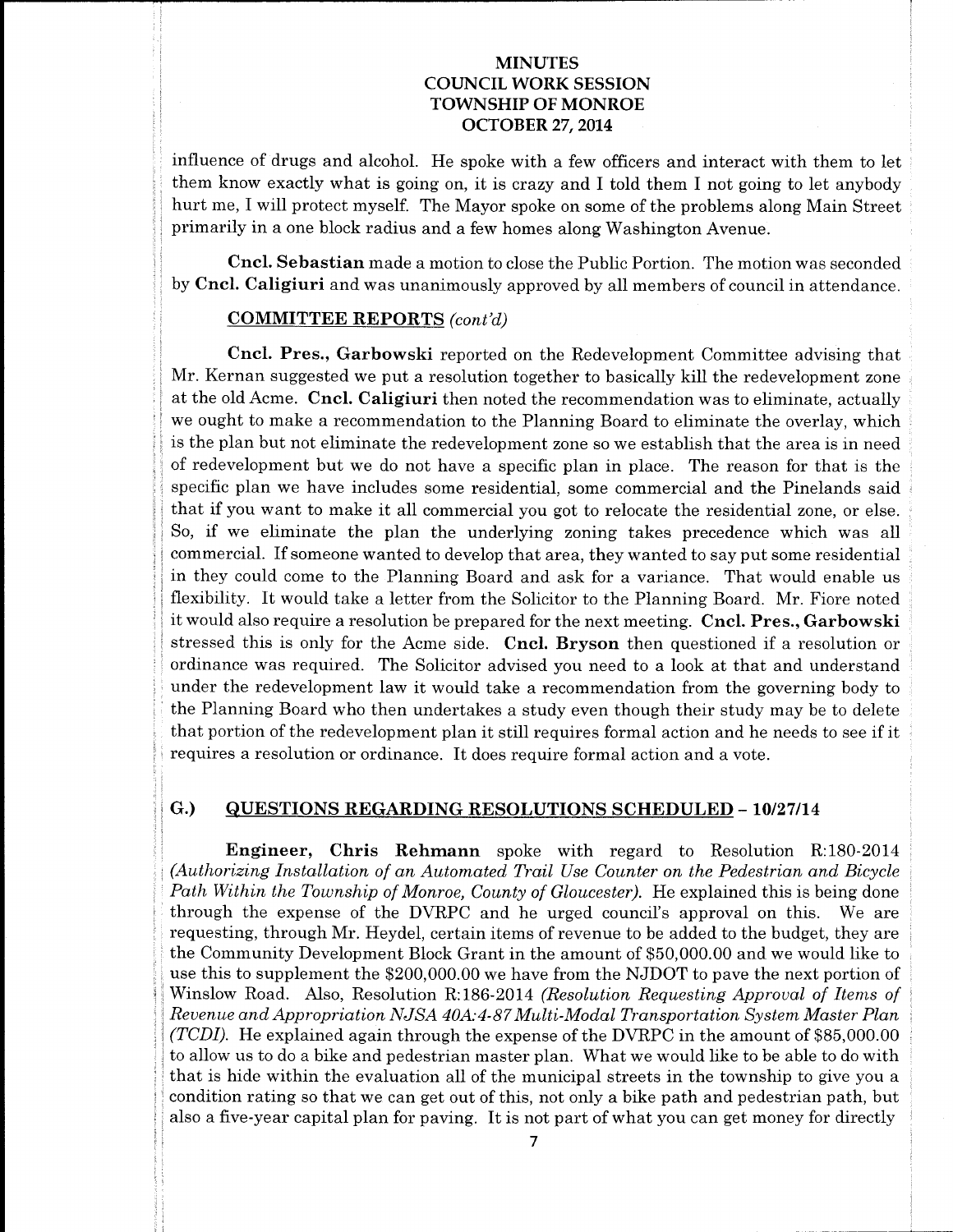# G.) QUESTIONS REGARDING RESOLUTIONS SCHEDULED (cont'd)

but since we are going to look at roads to see whether we could put bike lanes in them, we think condition of the road is important. We can work that in so we can get two studies out of the one fund. Mr. Rehmann explained this is more aimed toward walking and to the bike path. We want to try and make sure we can inter-move the existing interior bike path to go through the Genova Tract, the Mary Duffy tract back to Church Street into that whole area. The County has taken the bike path through Glassboro, then taking it further west though another grant and is in the process of being designed now. What we would like to also do is allow some other connections between Camden & Gloucester Counties. Mr. Rehmann spoke on the plan that we are going to develop, once it is developed and accepted that then leads to funding to implement the plan. That is what the DVRPC is looking for us to do and this study will take at least six months to complete.

Engineer, Chris Rehmann then noted that both he and Mike Calvello had <sup>a</sup> meeting with SJ Gas Company and Crown Pipeline because of the issues that Crown Pipeline was creating on the restoration of gas installations in the township. He added that Mike had <sup>a</sup> library of pictures of the faults he was trying to deal with. It was <sup>a</sup> good meeting, Crown was there and the owners but they didn't understand some of the issues until Mike laid them on the table. Things are going to change and it is our responsibility to get back to SJ Gas if things aren't changing. We should, hopefully see some changes. We also understand from Abby Greenberg, Community Relations that they are working on a draft agreement with the township to reimburse us approximately \$28,000.00 for all of the gas main openings out on Winslow Road. We could put this into an escrow account to use for the repaving of that entire roadway.

Solicitor Fiore advised that Resolution R:188-2014 (Resolution Authoring Closed Executive Session Guim v. Monroe Township and Simmermon v. Monroe Township Litigations) should be removed from the agenda as he has nothing to report on either matter. We were hoping that Mr. Baxter would be here this evening on the Guim matter but he will not be available until the next meeting.

Engineer, Chris Rehmann then reported we are working with the county engineer's office on the Cecil Fire Company Communications Tower where the county is going to do the installation. He advised we had prepared a site plan that we believe is going to be acceptable. Also, the county is cutting <sup>a</sup> check for the application fee and that should be in by the end of this week. Mr. Rehmann noted we got <sup>a</sup> lot of cooperation from the county engineer's office and it is an important issue.

#### H.) QUESTIONS REGARDING ORDINANCE SCHEULED - 10/27/14

Mayor Gabbianelli advised that he Vetoed Ordinance O:17-2014 (An Ordinance to Amend Section 175-135 of the Zoning Ordinance of the Township of Monroe Regarding Signs) which was placed on the agenda for RECONSIDERATION After the Mayor's Veto. He went on to speak of the Pinelands and the restrictions they place, we have been cow-tailing to the Pinelands forever and that was all he was saying. I vetoed it, if you guys want to pass it,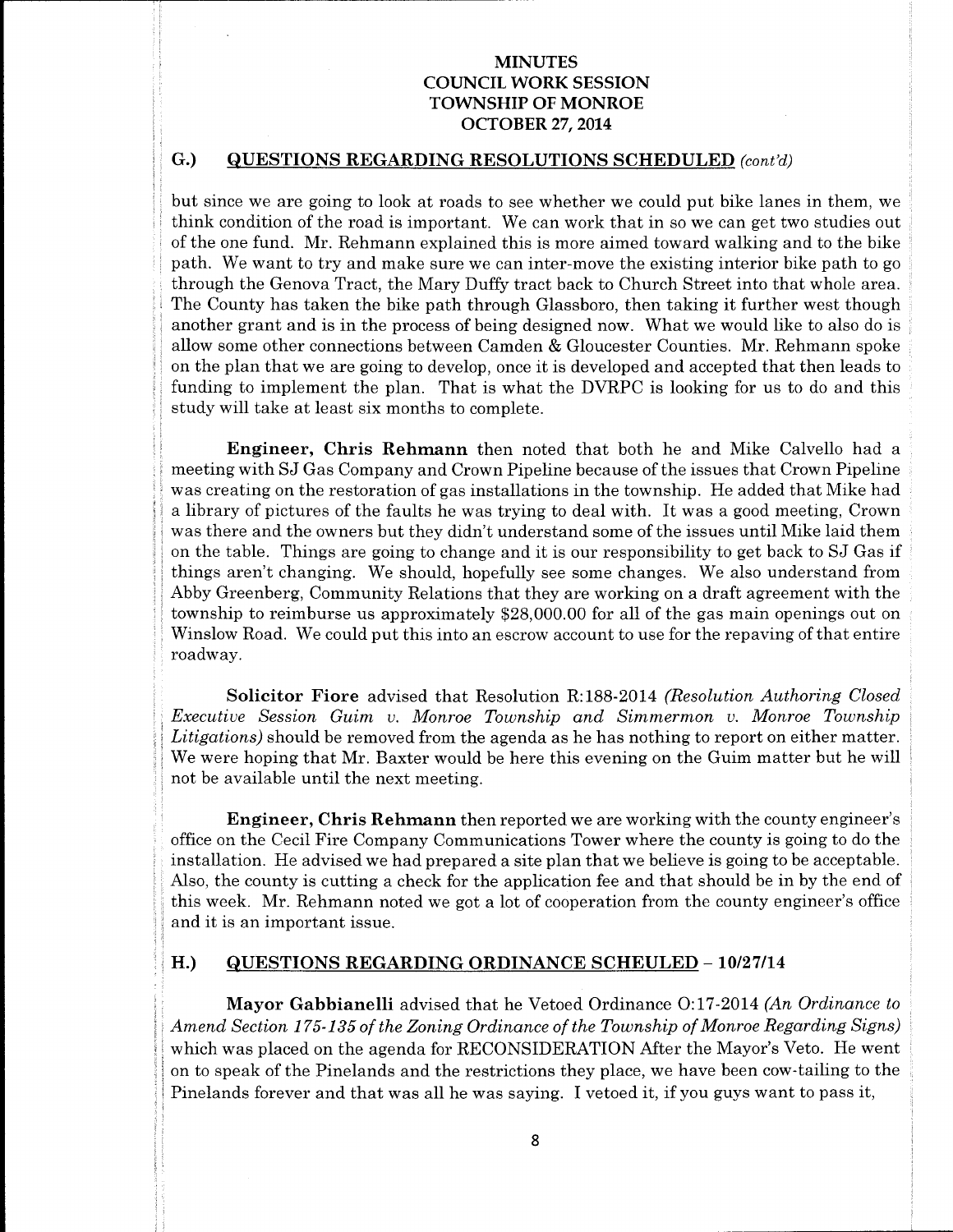# H.) QUESTIONS REGARDING ORDINANCE SCHEULED (cont'd)

pass it. The Solicitor explained if council overrides the veto by a 2/3 vote, Pinelands has already suggested what the language should be then after it is passed, if it was passed by <sup>a</sup> 2/3 vote overriding the Mayor's veto it would be sent to the Pinelands and it would have to be certified. They won't certify it unless it is passed by council, if it is defeated by council they are not going to certify the ordinance. We will then not have an ordinance dealing with those digital signs. Cncl. Sebastian noted we have a sign ordinance. The Solicitor advised the amendments, they will not certify the amendments/ordinance so the old ordinance will be in place and whatever measures were attempted to be taken will be defeated, basically, voted down, will not pass. So there is nothing to send to the Pinelands to certify. What is being sent to Pinelands is the amendment to the old sign ordinance. Solicitor Fiore explained the old ordinance will still stand as being the law on this. The Mayor noted now they want these changes, this just gets old, I am being honest with you we shouldn't have the Pinelands in the center of Williamstown. Solicitor Fiore suggested council may want to look at the ordinance again because they are attempting to deal with the issue of the nature of the signs in the Pinelands (digital type signs). Because right now we will not have an ordinance on the books dealing with the digital signs so every sign application will technically be <sup>a</sup> variance application to the zoning board. If you recall, every application has been approved before the zoning board so the attempt was, and this may not be the right step, the attempt was to come up with some measure to deal with digital signs throughout the entire town.

Cncl. DiLucia questioned the solicitor if he was saying the only effect of not overriding the veto tonight, would be that we couldn't prevent anybody from putting up <sup>a</sup> sign if they got <sup>a</sup> variance. The solicitor noted, if they got <sup>a</sup> variance, that is correct. Cncl. DiLucia noted really there is no teeth to stop anybody from getting a variance. The solicitor noted, none whatsoever. There is a history out there that I don't believe the zoning board has ever voted down a variance application for a *(inaudible)*. Cncl. DiLucia noted, in his words, by not overriding the veto tonight, we are actually opening up signage for everybody. The solicitor noted, as of right now, yes. This may not be the ordinance that you want to look at, I don't know. You deliberated upon it before, council moved it forward and you voted on it, the mayor overrode it. I know it would take <sup>a</sup> recommendation from the Planning Board, the Planning Board says, no we don't believe this is a good law we don't want to cow-tail to the Pinelands and so on. Cncl. DiLucia questioned, what would be our legal options tonight if we wanted to look at some modifications as opposed to take it or leave it. Could we table this and then work on an amended ordinance. The solicitor responded, no I would suggest that if you are going to vote it down, do not override the mayor's veto and send it back to the ordinance committee. No matter what, we are vulnerable now and yes it would leave it open to anybody filing a variance. Cncl. DiLucia questioned, if we veto it we are not vulnerable and we could then amend <sup>a</sup> newer ordinance without leaving ourselves open. The solicitor noted if he followed Mr. DiLucia's verbiage, if you override the mayor's veto, the overridden ordinance (if you will) would then be sent to the Pinelands to be certified. Cncl. DiLucia noted then we could always modify that ordinance again. Mayor Gabbianelli then spoke and he advised he vetoed it because of the Planning Board and it not being their recommendation, that's why I vetoed it. The Planning Board said no to the Pinelands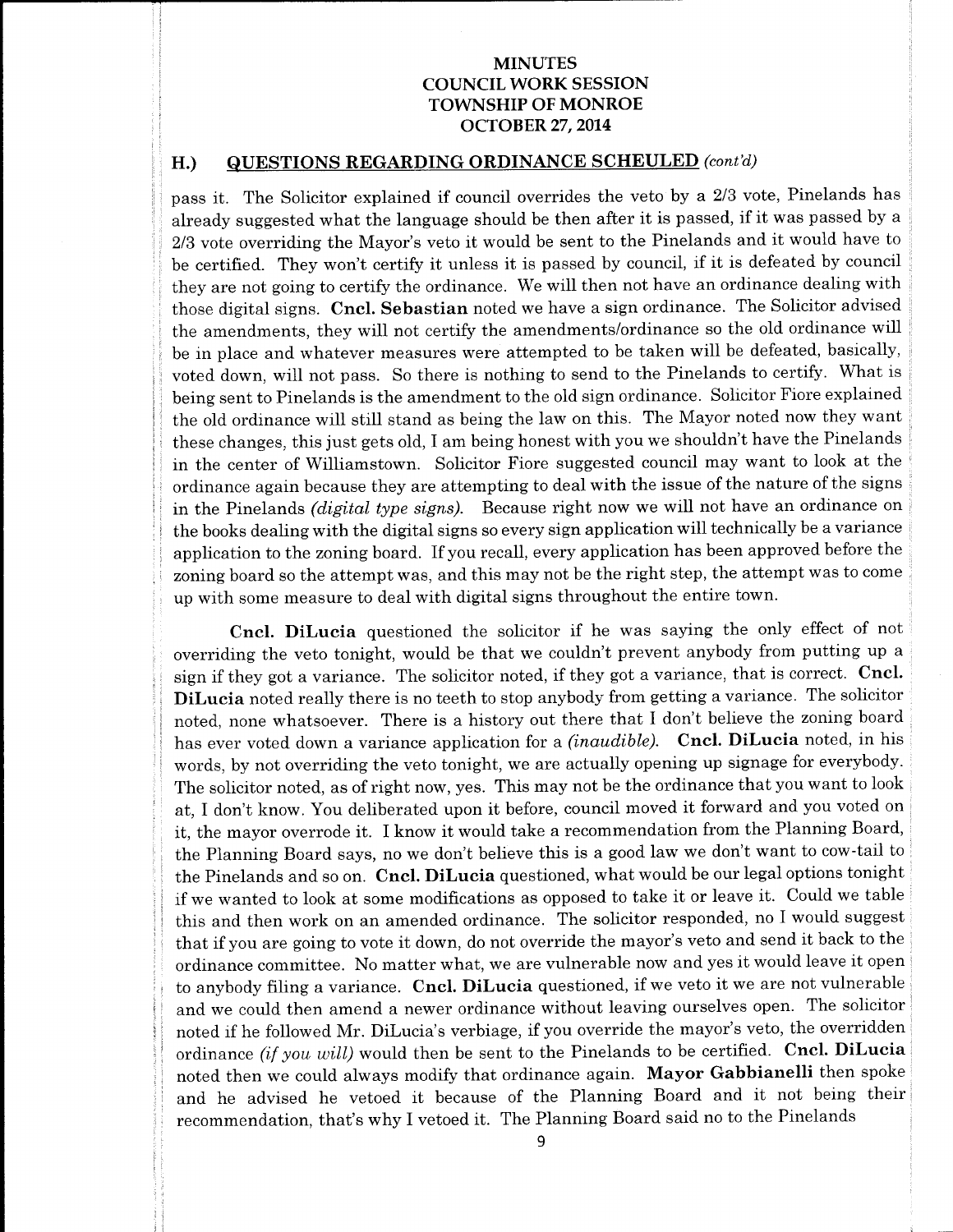#### H.) QUESTIONS REGARDING ORDINANCE SCHEULED (cont'd)

recommendations and I stood behind the Planning Board to be perfectly honest with you. Now, it can go back if we leave the veto in place, it can go back to the Planning Board and they can work on this again. The solicitor explained, the troubling language the Planning Board has was there was language that the Pinelands wanted in the ordinance indicating that every sign that had been put up in the zones within the Pinelands had to be removed. They were never legal in the Pinelands, if you remember the language was they were never legal in the Pinelands and they were allowed to be put up. The mayor used Hospitality Creek as an example, he does not have <sup>a</sup> digital sign but if he had one the Pinelands could force him to take it down. The solicitor added or the Pinelands could take some sort of enforcement action for signs within the Pinelands area that should not have been approved. The mayor then gave some history on the Pinelands and explained that although the Pinelands does not have enforcement power and they can't fine you but they will crush you, what they will do is not give you any approvals.

Solicitor Fiore noted just so that everyone was clear. Procedurally, if council decides not to override the mayor's veto the law is dead, you are back to square one and there is no amendment to the ordinance, it would be the existing ordinance that is on the books. If you override it by a  $2/3$  vote then it would be passed for  $2<sup>nd</sup>$  reading and be sent to the Pinelands to be certified. There was then much discussion and questions posed with many people speaking at once and how this could affect anyone with a digital sign located in the Pinelands.

Cncl. Sebastian then requested a" point of clarification" as he thought the ordinance said, even with the changes by the Pinelands, that they were allowed in the Pinelands in certain zones, there were only two (2) zones where they weren't allowed in. So, technically if it was passed you are allowed to put those signs in all the way down to I think, Malaga Road. The solicitor noted maybe what you have to do is go back and look at it again and pull the zoning map and see which areas would be effected because we didn't do that in our deliberations.

The solicitor advised to take action tonight *(reconsideration)*, there is no reason to have it kind of linger on. Say yes or no tonight. Cncl. Sebastian noted yes is to override the veto. At this time there was so much discussion/speaking taking place that Cncl. DiLucia requested clarification on the yes/no again. The solicitor again advised there would be a motion to "reconsider" or to make a motion that we "override" the mayor's veto or make a motion we do not "override" the mayor's veto.

# I.) ADJOURNMENT

With nothing further for discussion, Cncl. Caligiuri made a motion to adjourn the Council Work Session of October 27, 2014. The motion was seconded by Cncl. Sebastian and was unanimously approved by all members of Council in attendance.